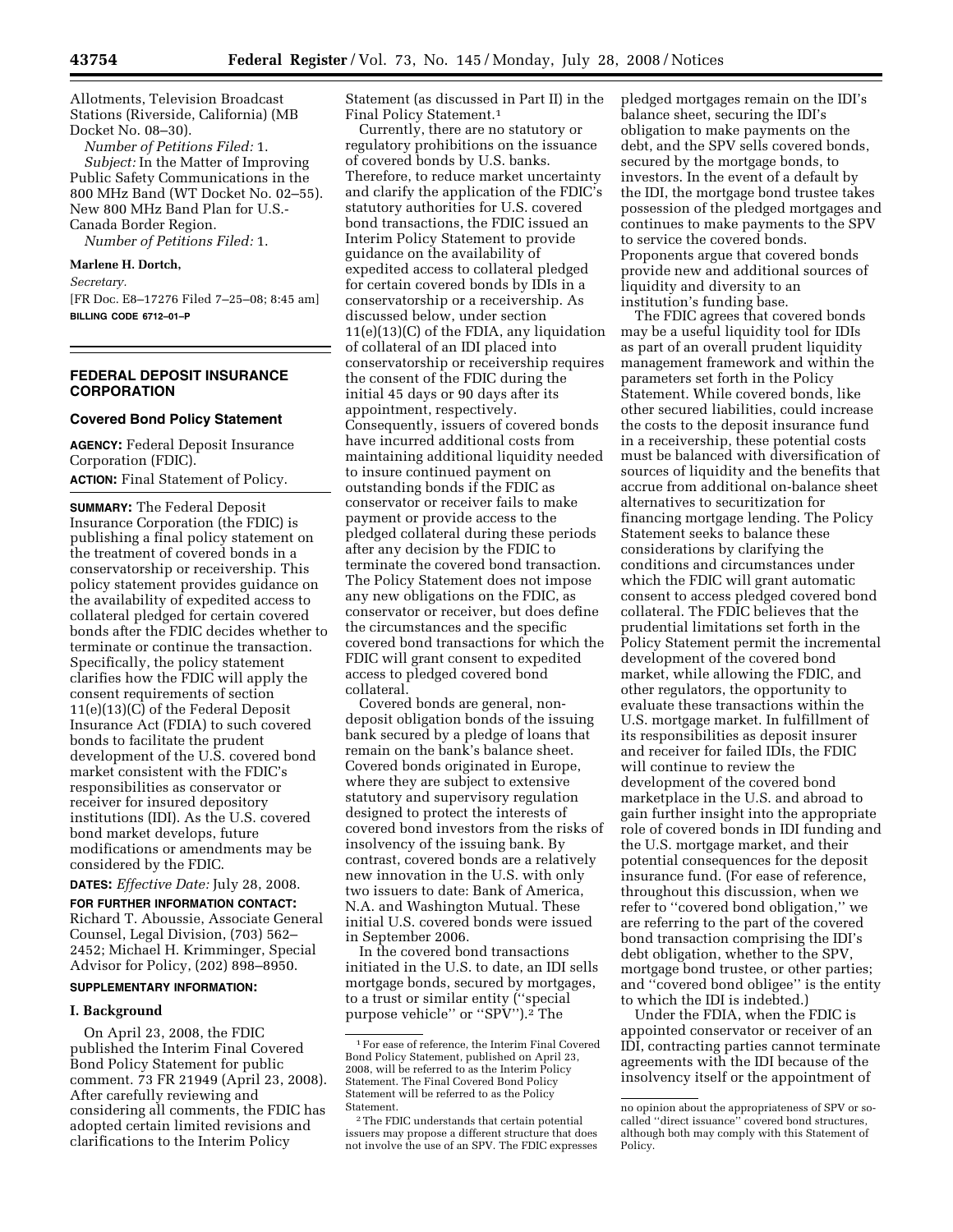the conservator or receiver. In addition, contracting parties must obtain the FDIC's consent during the forty-five day period after appointment of FDIC as conservator, or during the ninety day period after appointment of FDIC as receiver before, among other things, terminating any contract or liquidating any collateral pledged for a secured transaction.3 During this period, the FDIC must still comply with otherwise enforceable provisions of the contract. The FDIC also may terminate or repudiate any contract of the IDI within a reasonable time after the FDIC's appointment as conservator or receiver if the conservator or receiver determines that the agreement is burdensome and that the repudiation will promote the orderly administration of the IDI's affairs.4

As conservator or receiver for an IDI, the FDIC has three options in responding to a properly structured covered bond transaction of the IDI: (1) Continue to perform on the covered bond transaction under its terms; (2) pay off the covered bonds in cash up to the value of the pledged collateral; or (3) allow liquidation of the pledged collateral to pay off the covered bonds. If the FDIC adopts the first option, it would continue to make the covered bond payments as scheduled. The second or third options would be triggered if the FDIC repudiated the transaction or if a monetary default occurred. In both cases, the par value of the covered bonds plus interest accrued to the date of the appointment of the FDIC as conservator or receiver would be paid in full up to the value of the collateral. If the value of the pledged collateral exceeded the total amount of all valid claims held by the secured parties, this excess value or over collateralization would be returned to the FDIC, as conservator or receiver, for distribution as mandated by the FDIA. On the other hand, if there were insufficient collateral pledged to cover all valid claims by the secured parties, the amount of the claims in excess of the pledged collateral would be unsecured claims in the receivership.

While the FDIC can repudiate the underlying contract, and thereby terminate any continuing obligations under that contract, the FDIA prohibits the FDIC, as conservator or receiver from avoiding any legally enforceable or perfected security interest in the assets of the IDI unless the interest was taken

in contemplation of the IDI's insolvency or with the intent to hinder, delay, or defraud the IDI or its creditors.5 This statutory provision ensures protection for the valid claims of secured creditors up to the value of the pledged collateral. After a default or repudiation, the FDIC as conservator or receiver may either pay resulting damages in cash up to the value of the collateral or turn over the collateral to the secured party for liquidation. For example, if the conservator or receiver repudiated a covered bond transaction, as discussed in Part II below, it would pay damages limited to par value of the covered bonds and accrued interest up to the date of appointment of the conservator or receiver, if sufficient collateral was in the cover pool, or turn over the collateral for liquidation with the conservator or receiver recovering any proceeds in excess of those damages. In liquidating any collateral for a covered bond transaction, it would be essential that the secured party liquidate the collateral in a commercially reasonable and expeditious manner taking into account the then-existing market conditions.

As noted above, existing covered bond transactions by U.S. issuers have used SPVs. However, nothing in the Policy Statement requires the use of an SPV. Some questions have been posed about the treatment of a subsidiary or SPV after appointment of the FDIC as conservator or receiver. The FDIC applies well-defined standards to determine whether to treat such entities as ''separate'' from the IDI. If a subsidiary or SPV, in fact, has fulfilled all requirements for treatment as a ''separate'' entity under applicable law, the FDIC as conservator or receiver has not applied its statutory powers to the subsidiary's or SPV's contracts with third parties. While the determination of whether a subsidiary or SPV has been organized and maintained as a separate entity from the IDI must be determined based on the specific facts and circumstances, the standards for such decisions are set forth in generally applicable judicial decisions and in the FDIC's regulation governing subsidiaries of insured state banks, 12 CFR 362.4.

The requests to the FDIC for guidance have focused principally on the conditions under which the FDIC would grant consent to obtain collateral for a covered bond transaction before the expiration of the forty-five day period after appointment of a conservator or the ninety day period after appointment of a receiver. IDIs interested in issuing covered bonds have expressed concern

that the requirement to seek the FDIC's consent before exercising on the collateral after a breach could interrupt payments to the covered bond obligee for as long as 90 days. IDIs can provide for additional liquidity or other hedges to accommodate this potential risk to the continuity of covered bond payments but at an additional cost to the transaction. Interested parties requested that the FDIC provide clarification about how FDIC would apply the consent requirement with respect to covered bonds. Accordingly, the FDIC has determined to issue this Final Covered Bond Policy Statement in order to provide covered bond issuers with final guidance on how the FDIC will treat covered bonds in a conservatorship or receivership.

## **II. Overview of the Comments**

The FDIC received approximately 130 comment letters on the Interim Policy Statement; these included comments from national banks, Federal Home Loan Banks, industry groups and individuals.

Most commenters encouraged the FDIC to adopt the Policy Statement to clarify how the FDIC would treat covered bonds in the case of a conservatorship or receivership and, thereby, facilitate the development of the U.S. covered bond market. The more detailed comments focused on one or more of the following categories of issues: (1) The FDIC's discretion regarding covered bonds that do not comply with the Policy Statement; (2) application to covered bonds completed prior to the Policy Statement; (3) the limitation of the Policy Statement to covered bonds not exceeding 4 percent of liabilities; (4) the eligible collateral for the cover pools; (5) the measure of damages provided in the event of default or repudiation; (6) the covered bond term limit; and (7) federal home loan bank advances and assessments.

Certain banks and industry associations sought clarification about the treatment of covered bonds that do not comply with the Policy Statement by the FDIC as conservator or receiver. Specifically, commenters asked the FDIC to clarify that if a covered bond issuance is not in conformance with the Policy Statement, the FDIC retains discretion to grant consent prior to expiration of the 45 or 90 day period on a case-by-case basis. Under Section 11(e)(13)(C) of the FDIA, the exercise of any right or power to terminate, accelerate, declare a default, or otherwise affect any contract of the IDI, or to take possession of any property of the IDI, requires the consent of the conservator or receiver, as appropriate,

<sup>3</sup>*See* 12 U.S.C. 1821(e)(13)(C).

<sup>4</sup>*See* 12 U.S.C. 1821(e)(3) and (13). These provisions do not apply in the manner stated to 'qualified financial contracts'' as defined in Section 11(e) of the FDI Act. *See* 12 U.S.C. 1821(e)(8). 5*See* 12 U.S.C. 1821(e)(12).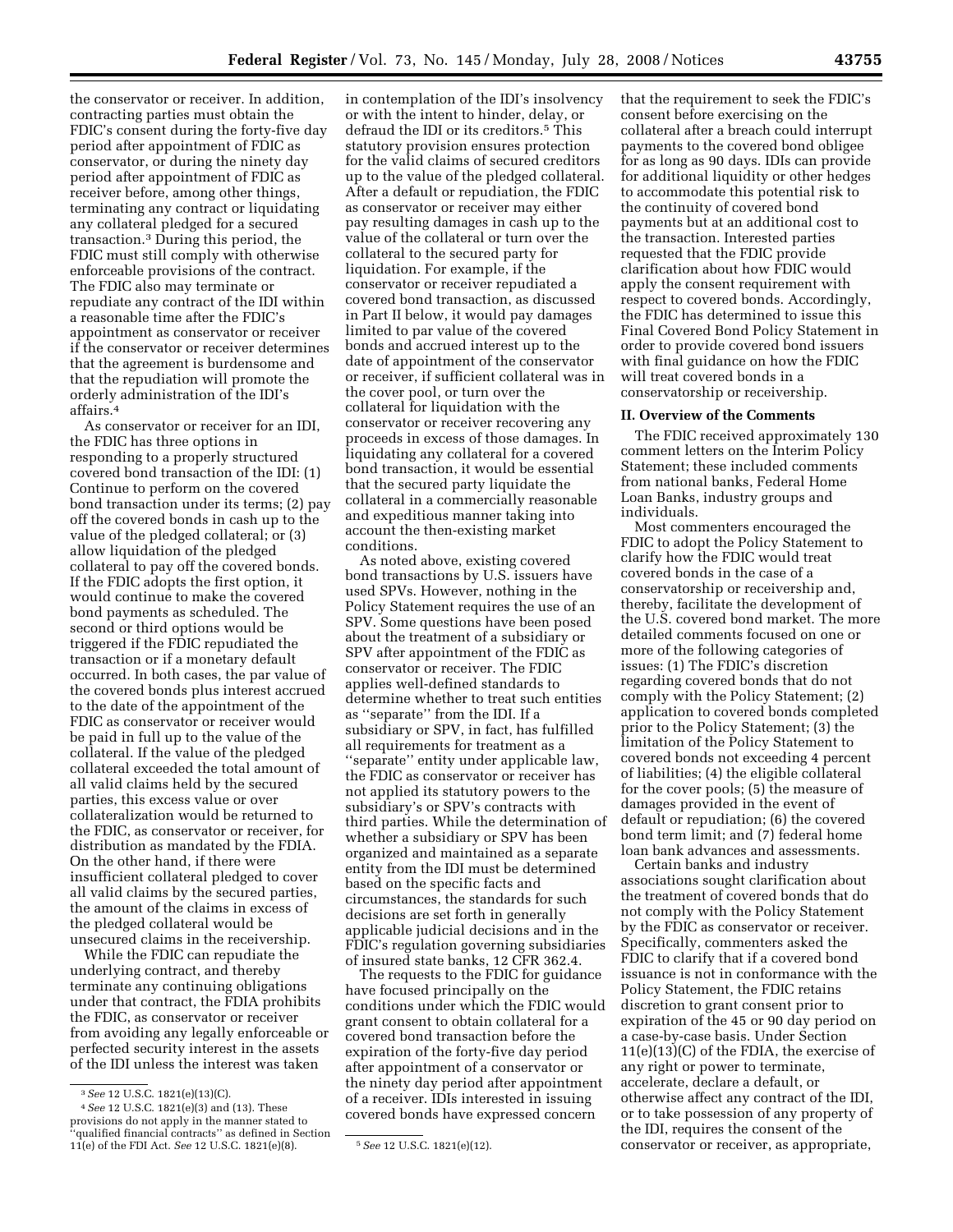during the 45-day period or 90-day period after the date of the appointment of the conservator or receiver, as applicable. By the statutory terms, the conservator or receiver retains the discretion to give consent on a case-bycase basis after evaluation by the FDIC upon the failure of the issuer.

Comments from banks who issued covered bonds prior to the Policy Statement requested either 'grandfathering' of preexisting covered bonds or an advance determination by the FDIC before any appointment of a conservator or receiver that specific preexisting covered bonds qualified under the Policy Statement. After carefully considering the comments, the FDIC has determined that to 'grandfather' or otherwise permit mortgages or other collateral that do not meet the specific requirements of the Policy Statement to support covered bonds would not promote stable and resilient covered bonds as encompassed within the Policy Statement. If preexisting covered bonds, and their collateral, otherwise qualify under the standards specified in the Policy Statement, those covered bonds would be eligible for the expedited access to collateral provided by the Policy Statement.

A number of commenters requested that the limitation of eligible covered bonds to no more than 4 percent of an IDI's total liabilities should be removed or increased. Commenters also noted that other countries applying a cap have based the limitation on assets, not liabilities. The Policy Statement applies to covered bond issuances that comprise no more than 4 percent of an institution's total liabilities since, in part, as the proportion of secured liabilities increases, the total unpledged assets available to satisfy the claims of uninsured depositors and other creditors from the Deposit Insurance Fund decrease. As a result, the FDIC must focus on the share of an IDI's liabilities that are secured by collateral and balance the additional potential losses in the failure of an IDI against the benefits of increased liquidity for open institutions. The 4 percent limitation under the Policy Statement is designed to permit the FDIC, and other regulators, an opportunity to evaluate the development of the covered bond market within the financial system of the United States, which differs in many respects from that in other countries deploying covered bonds. Consequently, while changes may be considered to this limitation as the covered bond market develops, the FDIC has decided not to make any change at this time.

A number of commenters sought expansion of the mortgages defined as ''eligible mortgages'' and the expansion of collateral for cover pools to include other assets, such as second-lien home equity loans and home equity lines of credit, credit card receivables, mortgages on commercial properties, public sector debt, and student loans. Other commenters requested that ''eligible mortgages'' should be defined solely by their loan-to-value (LTV) ratios. After considering these comments, the FDIC has determined that its interests in efficient resolution of IDIs, as well as in the initial development of a resilient covered bond market that can provide reliable liquidity for well-underwritten mortgages, support retention of the limitations on collateral for qualifying covered bonds in the Interim Policy Statement. Recent market experience demonstrates that many mortgages that would not qualify under the Policy Statement, such as low documentation mortgages, have declined sharply in value as credit conditions have deteriorated. Some of the other assets proposed are subject to substantial volatility as well, while others would not specifically support additional liquidity for well-underwritten residential mortgages. As noted above, certain provisions of the Policy Statement may be reviewed and reconsidered as the U.S. covered bond market develops.

With regard to the comments that LTV be used as a guide to determine an ''eligible mortgage,'' the FDIC does not believe that LTV can substitute for strong underwriting criteria to ensure sustainable mortgages. In response to the comments, and the important role that LTV plays in mortgage analysis, the Policy Statement will urge issuers to disclose LTV for mortgages in the cover pool to enhance transparency for the covered bond market and promote stable cover pools. However, no specific LTV limitation will be imposed.

Two commenters suggested that the Policy Statement should be clarified to permit the substitution of cash as cover pool collateral. The Policy Statement has been modified to allow for the substitution of cash and Treasury and agency securities. The substitution of such collateral does not impair the strength of the cover pool and may be an important tool to limit short-term strains on issuing IDIs if eligible mortgages or AAA-rated mortgage securities must be withdrawn from the cover pool.

A number of commenters requested guidance on the calculation of damages the receiver will pay to holders of

covered bonds in the case of repudiation or default. Under 12 U.S.C. 1821(e)(3), the liability of the conservator or receiver for the disaffirmance or repudiation of any contract is limited to ''actual direct compensatory damages'' and determined as of the date of appointment of the conservator or receiver. In the repudiation of contracts, such damages generally are defined by the amount due under the contract repudiated, but excluding any amounts for lost profits or opportunities, other indirect or contingent claims, pain and suffering, and exemplary or punitive damages. Under the Policy Statement, the FDIC agrees that ''actual direct compensatory damages'' due to bondholders, or their representative(s), for repudiation of covered bonds will be limited to the par value of the bonds plus accrued interest as of the date of appointment of the FDIC as conservator or receiver. The FDIC anticipates that IDIs issuing covered bonds, like other obligations bearing interest rate or other risks, will undertake prudent hedging strategies for such risks as part of their risk management program.

Many commenters suggested that the 10-year term limit should be removed to permit longer-term covered bond maturities. After reviewing the comments, the FDIC agrees that longerterm covered bonds should not pose a significant, additional risk and may avoid short-term funding volatility. Therefore, the FDIC has revised the Interim Policy Statement by increasing the term limit for covered bonds from 10 years to 30 years.

A number of the Federal Home Loan Banks, and their member institutions, objected to the inclusion of FHLB advances in the definition of ''secured liabilities,'' any imposed cap on such advances, and any change in assessment rates. Under 12 CFR part 360.2 (Federal Home Loan Banks as Secured Creditors), secured liabilities include loans from the Federal Reserve Bank discount window, Federal Home Loan Bank (FHLB) advances, repurchase agreements, and public deposits. However, the Policy Statement does not impose a cap on FHLB advances and has no effect on an IDI's ability to obtain FHLB advances or its deposit insurance assessments. The Policy Statement solely addresses covered bonds.

However, as noted above, where an IDI relies very heavily on secured liabilities to finance its lending and other business activities, it does pose a greater risk of loss to the Deposit Insurance Fund in any failure. Should the covered bond market develop as a significant source of funding for IDIs, and should that development create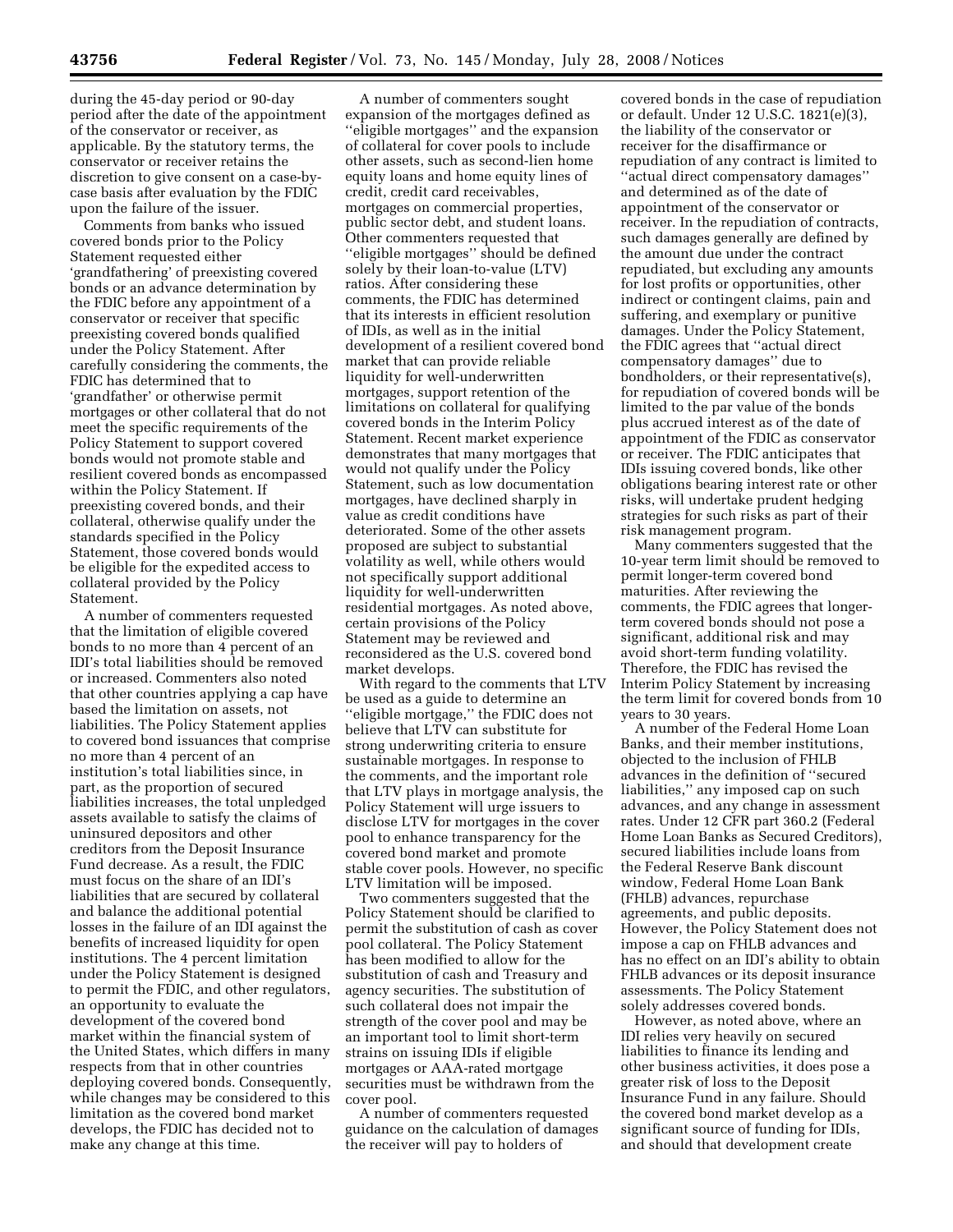substantial increases in an IDI's reliance on secured funding, it would increase the FDIC's losses in a failure and perhaps outweigh the benefits of improved liquidity. As a result, it is appropriate for the FDIC to consider the risks of such increased losses. Consideration of these risks may occur in a possible future request for comments on secured liabilities, but they are not addressed in this Policy Statement.

## **III. Final Statement of Policy**

For the purposes of this final Policy Statement, a ''covered bond'' is defined as a non-deposit, recourse debt obligation of an IDI with a term greater than one year and no more than thirty years, that is secured directly or indirectly by a pool of eligible mortgages or, not exceeding ten percent of the collateral, by AAA-rated mortgage bonds. The term ''covered bond obligee'' is the entity to which the IDI is indebted.

To provide guidance to potential covered bond issuers and investors, while allowing the FDIC to evaluate the potential benefits and risks that covered bond transactions may pose to the deposit insurance fund in the U.S. mortgage market, the application of the policy statement is limited to covered bonds that meet the following standards.

This Policy Statement only applies to covered bond issuances made with the consent of the IDI's primary federal regulator in which the IDI's total covered bond obligations at such issuance comprise no more than 4 percent of an IDI's total liabilities. The FDIC is concerned that unrestricted growth while the FDIC is evaluating the potential benefits and risks of covered bonds could excessively increase the proportion of secured liabilities to unsecured liabilities. The larger the balance of secured liabilities on the balance sheet, the smaller the value of assets that are available to satisfy depositors and general creditors, and consequently the greater the potential loss to the Deposit Insurance Fund. To address these concerns, the policy statement is limited to covered bonds that comprise no more than 4 percent of a financial institution's total liabilities after issuance.

In order to limit the risks to the deposit insurance fund, application of the Policy Statement is restricted to covered bond issuances secured by perfected security interests under applicable state and federal law on performing eligible mortgages on one-tofour family residential properties, underwritten at the fully indexed rate

and relying on documented income, a limited volume of AAA-rated mortgage securities, and certain substitution collateral. The Policy Statement provides that the mortgages shall be underwritten at the fully indexed rate relying on documented income, and comply with existing supervisory guidance governing the underwriting of residential mortgages, including the Interagency Guidance on Non-Traditional Mortgage Products, October 5, 2006, and the Interagency Statement on Subprime Mortgage Lending, July 10, 2007, and such additional guidance applicable at the time of loan origination. In addition, the Policy Statement requires that the eligible mortgages and other collateral pledged for the covered bonds be held and owned by the IDI. This requirement is designed to protect the FDIC's interests in any over collateralization and avoid structures involving the transfer of the collateral to a subsidiary or SPV at initiation or prior to any IDI default under the covered bond transaction.

The FDIC recognizes that some covered bond programs include mortgage-backed securities in limited quantities. Staff believes that allowing some limited inclusion of AAA-rated mortgage-backed securities as collateral for covered bonds during this interim, evaluation period will support enhanced liquidity for mortgage finance without increasing the risks to the deposit insurance fund. Therefore, covered bonds that include up to 10 percent of their collateral in AAA-rated mortgage securities backed solely by mortgage loans that are made in compliance with guidance referenced above will meet the standards set forth in the Policy Statement. In addition, substitution collateral for the covered bonds may include cash and Treasury and agency securities as necessary to prudently manage the cover pool. Securities backed by tranches in other securities or assets (such as Collateralized Debt Obligations) are not considered to be acceptable collateral.

The Policy Statement provides that the consent of the FDIC, as conservator or receiver, is provided to covered bond obligees to exercise their contractual rights over collateral for covered bond transactions conforming to the Interim Policy Statement no sooner than ten (10) business days after a monetary default on an IDI's obligation to the covered bond obligee, as defined below, or ten (10) business days after the effective date of repudiation as provided in written notice by the conservator or receiver.

The FDIC anticipates that future developments in the marketplace may

present interim final covered bond structures and structural elements that are not encompassed within this Policy Statement and therefore the FDIC may consider future amendment (with appropriate notice) of this Policy Statement as the U.S. covered bond market develops.

#### **IV. Scope and Applicability**

This Policy Statement applies to the FDIC in its capacity as conservator or receiver of an insured depository institution.

This Policy Statement only addresses the rights of the FDIC under 12 U.S.C. 1821(e)(13)(C). A previous policy statement entitled ''Statement of Policy on Foreclosure Consent and Redemption Rights,'' August 17, 1992, separately addresses consent under 12 U.S.C. 1825(b), and should be separately consulted.

This Policy Statement does not authorize, and shall not be construed as authorizing, the waiver of the prohibitions in 12 U.S.C. 1825(b)(2) against levy, attachment, garnishment, foreclosure or sale of property of the FDIC, nor does it authorize or shall it be construed as authorizing the attachment of any involuntary lien upon the property of the FDIC. The Policy Statement provides that it shall not be construed as waiving, limiting or otherwise affecting the rights or powers of the FDIC to take any action or to exercise any power not specifically mentioned, including but not limited to any rights, powers or remedies of the FDIC regarding transfers taken in contemplation of the institution's insolvency or with the intent to hinder, delay or defraud the institution or the creditors of such institution, or that is a fraudulent transfer under applicable law.

The Board of Directors of the FDIC has adopted a final Covered Bond Policy Statement. The text of the Covered Bond Policy Statement follows:

## **Covered Bond Policy Statement**

## *Background*

Insured depository institutions (''IDIs'') are showing increasing interest in issuing covered bonds. Although covered bond structures vary, in all covered bonds the IDI issues a debt obligation secured by a pledge of assets, typically mortgages. The debt obligation is either a covered bond sold directly to investors, or mortgage bonds which are sold to a trust or similar entity (''special purpose vehicle'' or ''SPV'') as collateral for the SPV to sell covered bonds to investors. In either case, the IDI's debt obligation is secured by a perfected first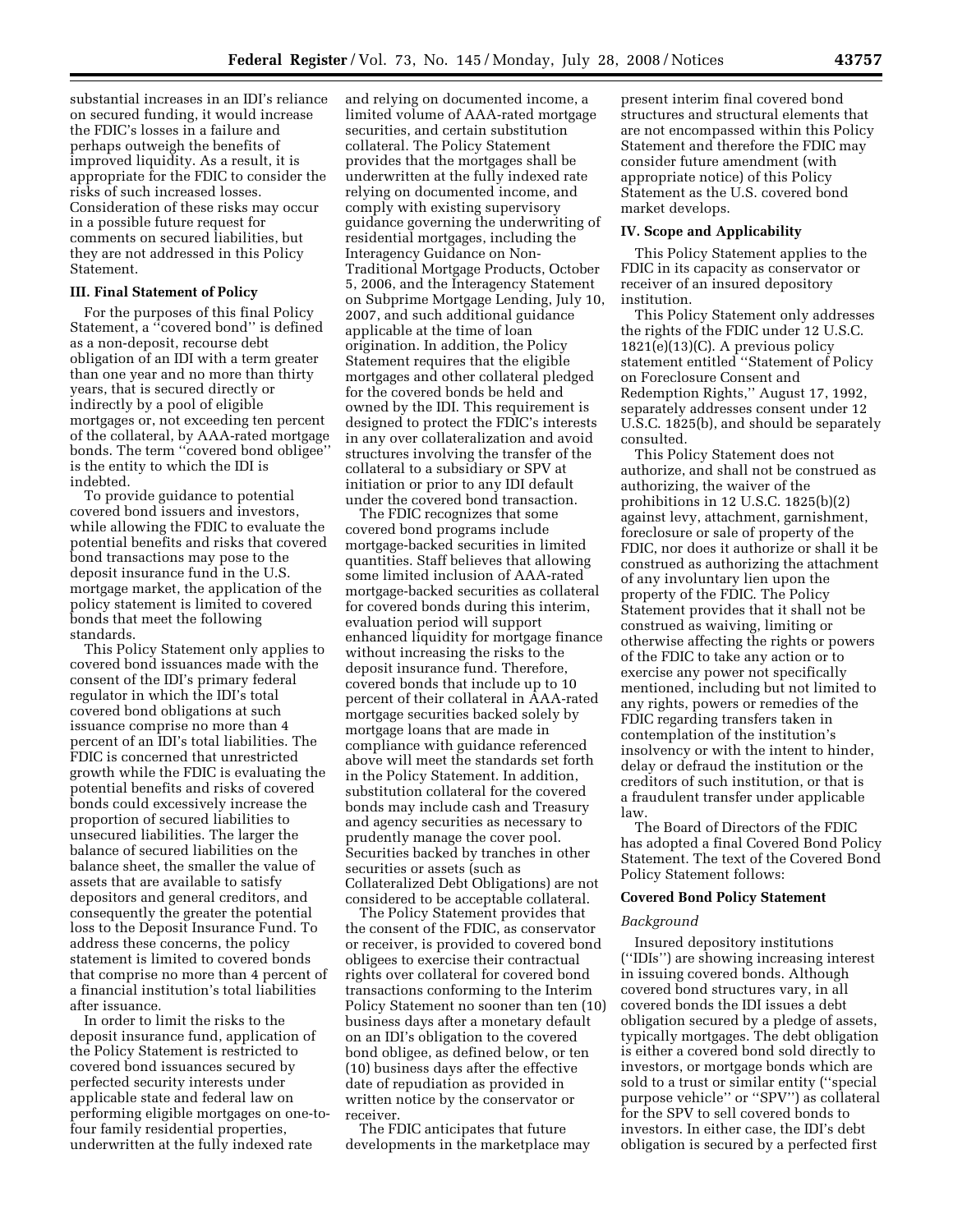priority security interest in pledged mortgages, which remain on the IDI's balance sheet. Proponents argue that covered bonds provide new and additional sources of liquidity and diversity to an institution's funding base. Based upon the information available to date, the FDIC agrees that covered bonds may be a useful liquidity tool for IDIs as part of an overall prudent liquidity management framework and the parameters set forth in this policy statement. Because of the increasing interest IDIs have in issuing covered bonds, the FDIC has determined to issue this policy statement with respect to covered bonds.

(a) Definitions.

(1) For the purposes of this policy statement, a ''covered bond'' shall be defined as a non-deposit, recourse debt obligation of an IDI with a term greater than one year and no more than thirty years, that is secured directly or indirectly by perfected security interests under applicable state and federal law on assets held and owned by the IDI consisting of eligible mortgages, or AAA-rated mortgage-backed securities secured by eligible mortgages if for no more than ten percent of the collateral for any covered bond issuance or series. Such covered bonds may permit substitution of cash and United States Treasury and agency securities for the initial collateral as necessary to prudently manage the cover pool.

(2) The term ''eligible mortgages'' shall mean performing first-lien mortgages on one-to-four family residential properties, underwritten at the fully indexed rate 6 and relying on documented income, and complying with existing supervisory guidance governing the underwriting of residential mortgages, including the Interagency Guidance on Non-Traditional Mortgage Products, October 5, 2006, and the Interagency Statement on Subprime Mortgage Lending, July 10, 2007, and such additional guidance applicable at the time of loan origination. Due to the predictive quality of loan-to-value ratios in evaluating residential mortgages, issuers should disclose loan-to-value ratios for the cover pool to enhance transparency for the covered bond market.

(3) The term ''covered bond obligation,'' shall be defined as the portion of the covered bond transaction that is the insured depository institution's debt obligation, whether to the SPV, mortgage bond trustee, or other parties.

(4) The term ''covered bond obligee'' is the entity to which the insured depository institution is indebted.

(5) The term ''monetary default'' shall mean the failure to pay when due (taking into account any period for cure of such failure or for forbearance provided under the instrument or in law) sums of money that are owed, without dispute, to the covered bond obligee under the terms of any *bona fide*  instrument creating the obligation to pay.

(6) The term ''total liabilities'' shall mean, for banks that file quarterly Reports of Condition and Income (Call Reports), line 21 ''Total liabilities'' (Schedule RC); and for thrifts that file quarterly Thrift Financial Reports (TFRs), line SC70 ''Total liabilities'' (Schedule SC).

(b) Coverage. This policy statement only applies to covered bond issuances made with the consent of the IDI's primary federal regulator in which the IDI's total covered bond obligation as a result of such issuance comprises no more than 4 percent of an IDI's total liabilities, and only so long as the assets securing the covered bond obligation are eligible mortgages or AAA-rated mortgage securities on eligible mortgages, if not exceeding 10 percent of the collateral for any covered bond issuance, Substitution for the initial cover pool collateral may include cash and Treasury and agency securities as necessary to prudently manage the cover pool.

(c) Consent to certain actions. The FDIC as conservator or receiver consents to a covered bond obligee's exercise of the rights and powers listed in 12 U.S.C.  $1821(e)(13)(C)$ , and will not assert any rights to which it may be entitled pursuant to 12 U.S.C. 1821(e)(13)(C), after the expiration of the specified amount of time, and the occurrence of the following events:

(1) If at any time after appointment the conservator or receiver is in a monetary default to a covered bond obligee, as defined above, and remains in monetary default for ten (10) business days after actual delivery of a written request to the FDIC pursuant to paragraph (d) hereof to exercise contractual rights because of such monetary default, the FDIC hereby consents pursuant to 12 U.S.C.  $1821(e)(13)(C)$  to the covered bond obligee's exercise of any such

contractual rights, including liquidation of properly pledged collateral by commercially reasonable and expeditious methods taking into account existing market conditions, provided no involvement of the receiver or conservator is required.

(2) If the FDIC as conservator or receiver of an insured depository institution provides a written notice of repudiation of a contract to a covered bond obligee, and the FDIC does not pay the damages due pursuant to 12 U.S.C. 1821(e) by reason of such repudiation within ten (10) business days after the effective date of the notice, the FDIC hereby consents pursuant to 12 U.S.C. 1821(e)(13)(C) for the covered bond obligee's exercise of any of its contractual rights, including liquidation of properly pledged collateral by commercially reasonable and expeditious methods taking into account existing market conditions, provided no involvement of the receiver or conservator is required.

(3) The liability of a conservator or receiver for the disaffirmance or repudiation of any covered bond issuance obligation, or for any monetary default on, any covered bond issuance, shall be limited to the par value of the bonds issued, plus contract interest accrued thereon to the date of appointment of the conservator or receiver.

(d) Consent. Any party requesting the FDIC's consent as conservator or receiver pursuant to 12 U.S.C.  $1821(e)(13)(C)$  pursuant to this policy statement should provide to the Deputy Director, Division of Resolutions and Receiverships, Federal Deposit Insurance Corporation, 550 17th Street, NW., F–7076, Washington DC 20429– 0002, a statement of the basis upon which such request is made, and copies of all documentation supporting such request, including without limitation a copy of the applicable contract and of any applicable notices under the contract.

(e) Limitations. The consents set forth in this policy statement do not act to waive or relinquish any rights granted to the FDIC in any capacity, pursuant to any other applicable law or any agreement or contract. Nothing contained in this policy alters the claims priority of collateralized obligations. Nothing contained in this policy statement shall be construed as permitting the avoidance of any legally enforceable or perfected security interest in any of the assets of an insured depository institution, provided such interest is not taken in contemplation of the institution's insolvency, or with the intent to hinder,

<sup>6</sup> The fully indexed rate equals the index rate prevailing at origination plus the margin to be added to it after the expiration of an introductory interest rate. For example, assume that a loan with an initial fixed rate of  $\bar{7}$ % will reset to the sixmonth London Interbank Offered Rate (LIBOR) plus a margin of 6%. If the six-month LIBOR rate equals 5.5%, lenders should qualify the borrower at 11.5%  $(5.5\% + 6\%)$ , regardless of any interest rate caps that limit how quickly the fully indexed rate may be reached.